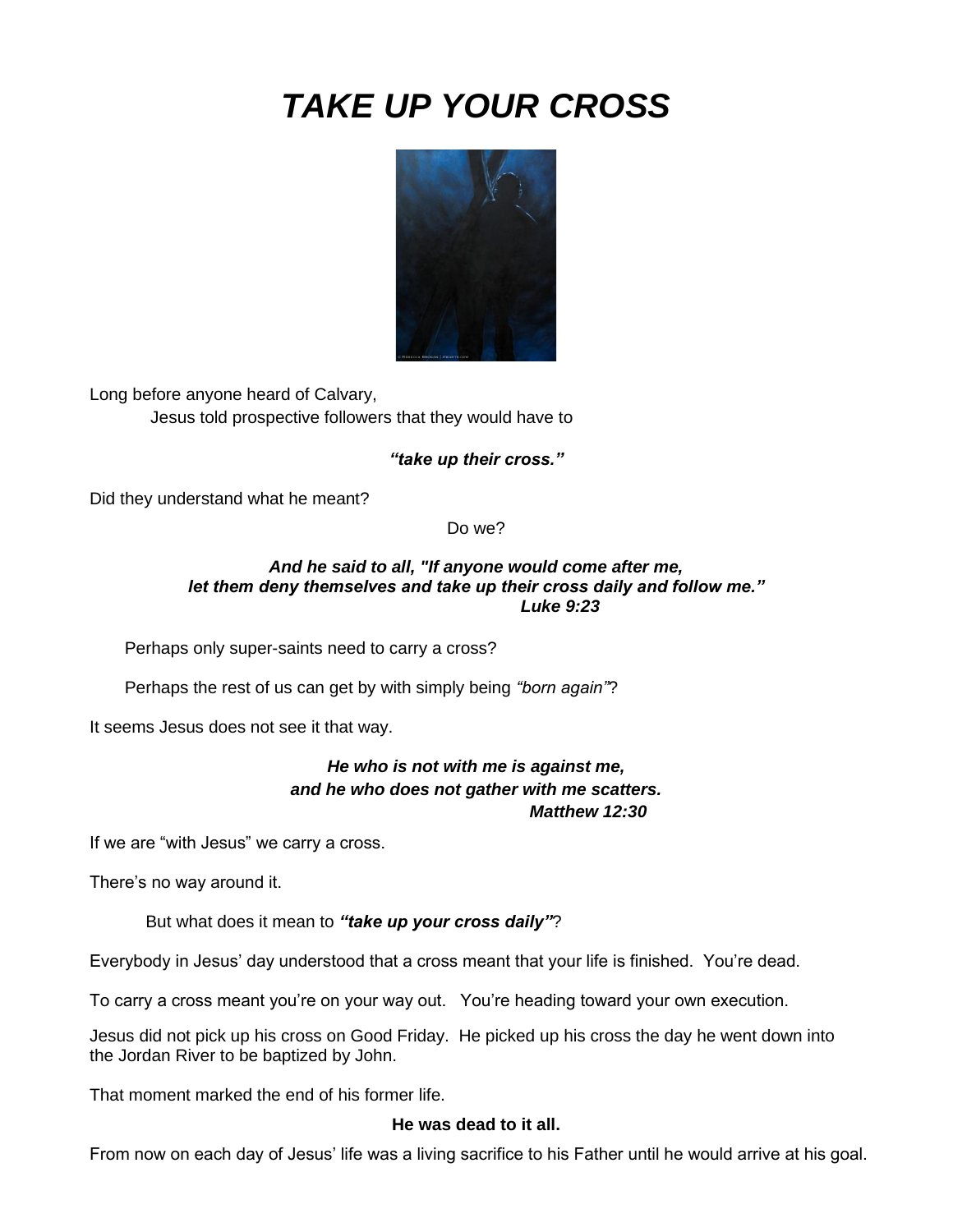# *"Behold the Lamb of God, who takes away the sin of the world!"*

Jesus emerged from the water, received the Spirit, and headed into the wilderness, where he reinforced his grip on that unseen cross.

No shortcuts to provision, protection, or power.

Only obedience to the Father, moment by moment.

#### **Dead to himself.**

## **Alive only to his Father's will.**

Calvary was the climax of a *life lived by the power of his inward cross*.

So that at Calvary the Son of God was now able to vacuum all our sin, all our sickness, all our evil and lies and corruption into his dying body, giving us the chance to rise with him into freedom.

That freedom is possible only to those who

#### "*deny themselves, take up their cross daily, and follow him."*

I take up my cross daily. Every morning I take up my cross by dying to my own agenda, abandoning myself to the will of the Master.

*Here I am, Lord. I present my body as a living sacrifice to be lived in your name to the Father's glory.*



**I turn my mind away from the Darkness and open it to the light of your Spirit---**

**---to love you with all my heart, soul, mind and strength…and my neighbor as myself.**

**I carry my cross through the day by walking in the light.**

*This is the message we have heard from him and declare to you: that God is light, and in him is no darkness at all. If we walk in the light, as he is in the light, we have fellowship with one another, and the blood of Jesus his Son cleanses us from all sin. ( I John 1:5-6)*

**As I carry my cross, I'm set free from the darkness of self-obsession.** 

**I'm dead.**